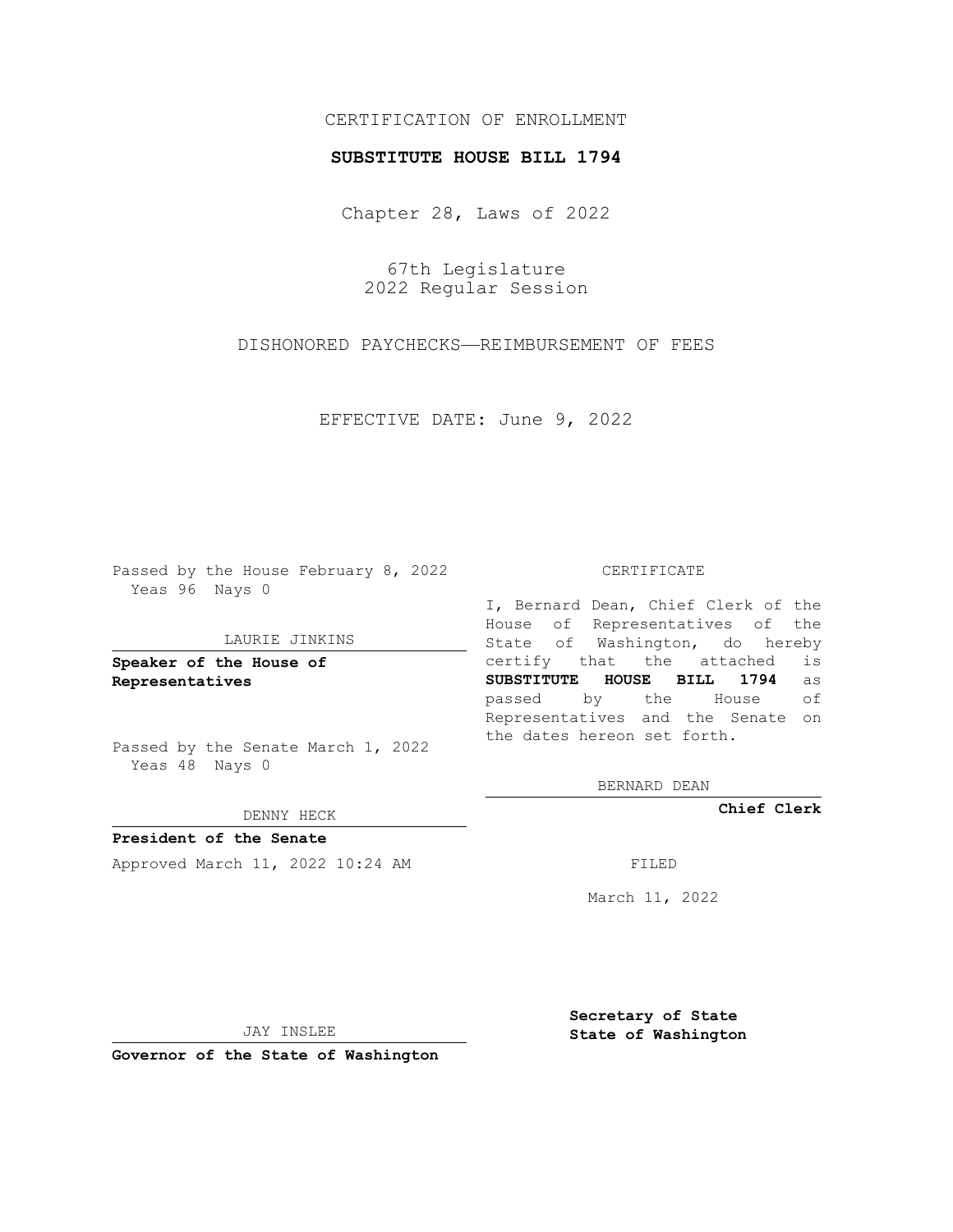## **SUBSTITUTE HOUSE BILL 1794**

Passed Legislature - 2022 Regular Session

**State of Washington 67th Legislature 2022 Regular Session**

**By** House Labor & Workplace Standards (originally sponsored by Representatives Hoff, Sells, Berry, Sutherland, Wylie, Simmons, Pollet, and Young; by request of Department of Labor & Industries)

READ FIRST TIME 01/25/22.

1 AN ACT Relating to requiring an employer to reimburse employee 2 fees when a paycheck is dishonored by nonacceptance or nonpayment; 3 and amending RCW 49.48.010.

4 BE IT ENACTED BY THE LEGISLATURE OF THE STATE OF WASHINGTON:

5 **Sec. 1.** RCW 49.48.010 and 2020 c 84 s 3 are each amended to read as follows:6

 (1)(a) When any employer pays an employee's wages with any instrument defined by RCW 62A.3-104 that is subsequently returned for 9 nonsufficient funds, the employer shall reimburse the employee for a 10 fee charged by the employee's financial institution for the dishonored instrument so long as the employee presents the instrument within 30 days of its receipt.

 (b) The employer shall not be liable to reimburse any fees 14 incurred by the employee if the employer presents written confirmation by the employer's financial institution that the instrument was returned for nonsufficient funds due to an error.

17 (2) When any employee shall cease to work for an employer, 18 whether by discharge or by voluntary withdrawal, the wages due him or 19 her on account of his or her employment shall be paid to him or her 20 at the end of the established pay period: PROVIDED, HOWEVER, That 21 this ((paragraph)) subsection shall not apply when workers are